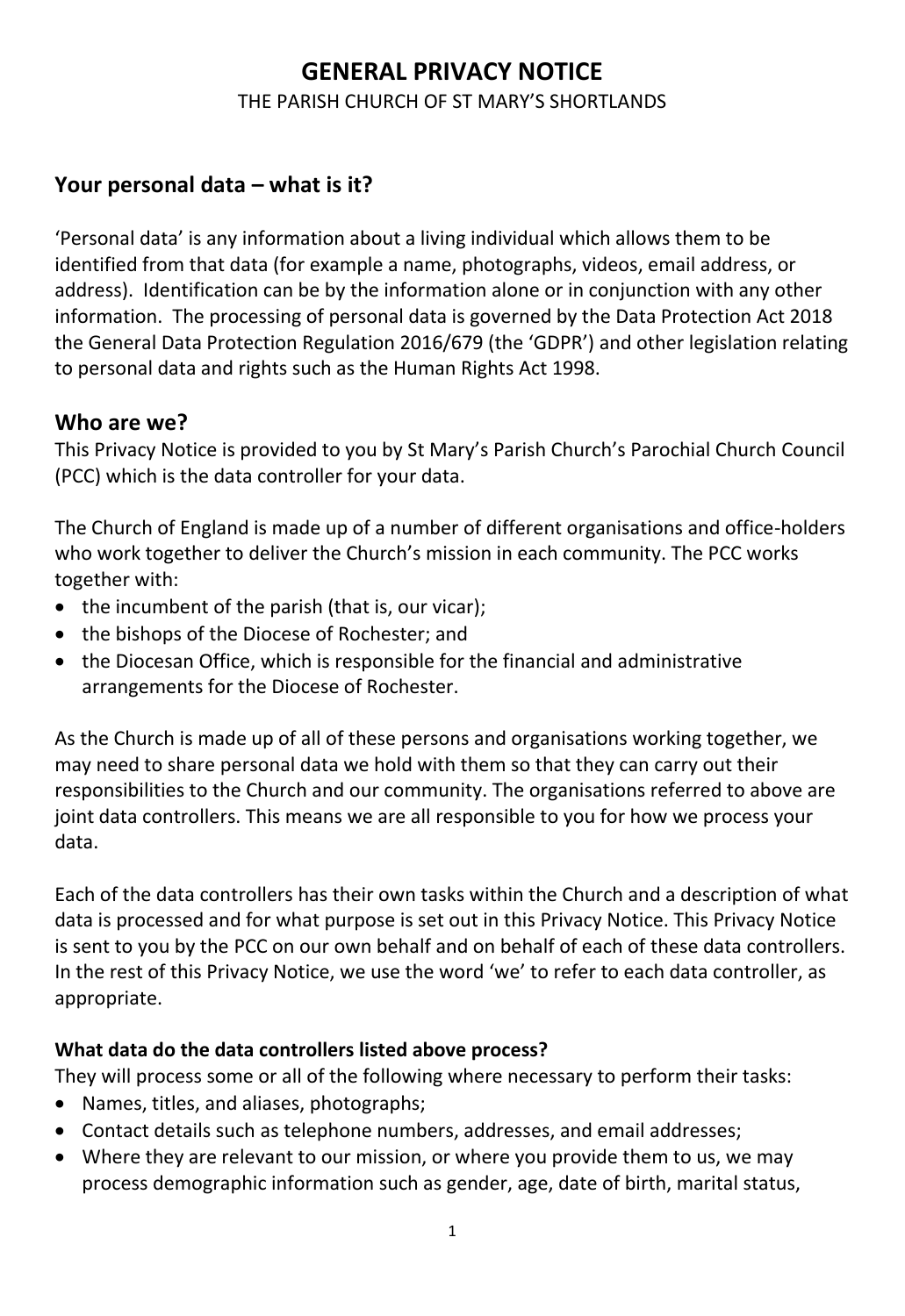nationality, education/work histories, academic/professional qualifications, hobbies, family composition, and dependants;

- Where you make donations or pay for activities such as use of a church hall, financial identifiers such as bank account numbers, payment card numbers, payment/transaction identifiers, policy numbers, and claim numbers;
- The data we process is likely to constitute sensitive personal data because, as a church, the fact that we process your data at all may be suggestive of your religious beliefs. Where you provide this information, we may also process other categories of sensitive personal data: racial or ethnic origin, sex life, mental and physical health, details of injuries, medication/treatment received, political beliefs, labour union affiliation, genetic data, biometric data, data concerning sexual orientation and criminal records, fines and other similar judicial records.

## **How do we process your personal data?**

The data controllers will comply with their legal obligations to keep personal data up to date; to store and destroy it securely; to not collect or retain excessive amounts of data; to keep personal data secure, and to protect personal data from loss, misuse, unauthorised access and disclosure and to ensure that appropriate technical measures are in place to protect personal data.

We use your personal data for some or all of the following purposes:

- To enable us to meet all legal and statutory obligations (which include maintaining and publishing our electoral roll in accordance with the Church Representation Rules);
- To carry out comprehensive safeguarding procedures (including due diligence and complaints handling) in accordance with best safeguarding practice from time to time with the aim of ensuring that all children and adults-at-risk are provided with safe environments;
- To minister to you and provide you with pastoral and spiritual care (such as visiting you when you are gravely ill or bereaved) and to organise and perform ecclesiastical services for you, such as baptisms, confirmations, weddings and funerals;
- To deliver the Church's mission to our community, and to carry out any other voluntary or charitable activities for the benefit of the public as provided for in the constitution and statutory framework of each data controller;
- To administer the parish, deanery, archdeaconry and diocesan membership records;
- To fundraise and promote the interests of the Church and charity;
- To maintain our own accounts and records;
- To process a donation that you have made (including Gift Aid information);
- To seek your views or comments;
- To notify you of changes to our services, events and role holders;
- To send you communications which you have requested and that may be of interest to you. These may include information about campaigns, appeals, other fundraising activities;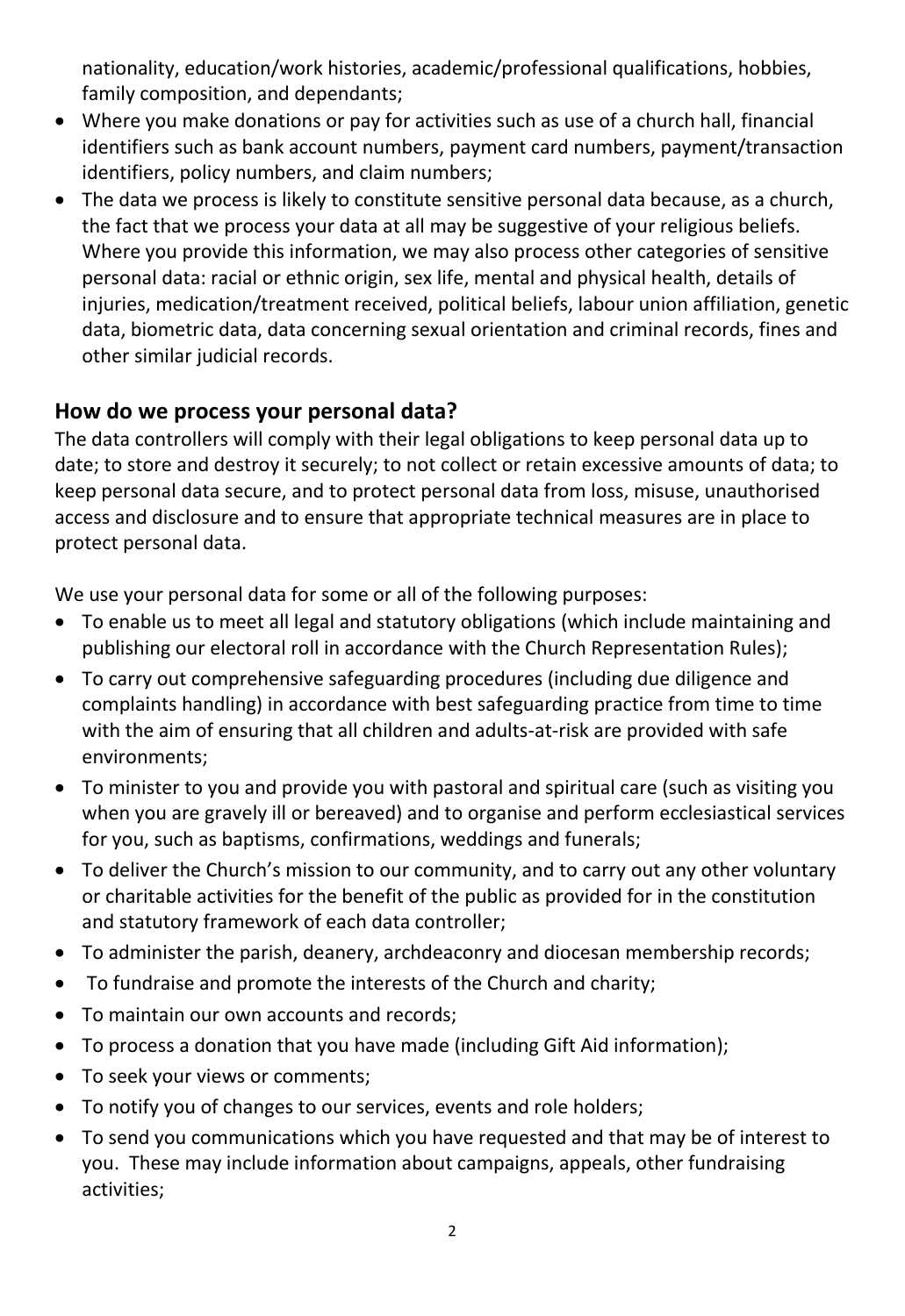- To process a grant or application for a role;
- To enable us to provide a voluntary service for the benefit of the public in a particular geographical area as specified in our constitution;
- Our processing also includes the use of CCTV systems for the prevention and prosecution of crime.

## **What is the legal basis for processing your personal data?**

Most of our data is processed because it is necessary for our legitimate interests, or the legitimate interests of a third party (such as another organisation in the Church of England). An example of this would be our safeguarding work to protect children and adults at risk. We will always take into account your interests, rights and freedoms.

Some of our processing is necessary for compliance with a legal obligation. For example, we are required by the Church Representation Rules to administer and publish the electoral roll, and under Canon Law to announce forthcoming weddings by means of the publication of banns.

We may also process data if it is necessary for the performance of a contract with you, or to take steps to enter into a contract. An example of this would be processing your data in connection with the hire of church facilities.

Religious organisations are also permitted to process information about your religious beliefs to administer membership or contact details. Where your information is used other than in accordance with one of these legal bases, we will first obtain your consent to that use.

# **Sharing your personal data**

Your personal data will be treated as strictly confidential. It will only be shared with third parties where it is necessary for the performance of our tasks or where you first give us your prior consent. It is likely that we will need to share your data with some or all of the following (but only where necessary):

- The appropriate bodies of the Church of England including the other data controllers;
- Our agents, servants and contractors. For example, we may ask a commercial provider to send out newsletters on our behalf, or to maintain our database software.
- Members of the clergy or lay persons nominated or licensed by the bishops of the Diocese of Rochester to support the mission of the Church in the parishes. For example, the Board works alongside our area deans and archdeacons, who may provide confidential mentoring and pastoral support. Assistant or temporary ministers, including curates, deacons, licensed lay ministers, commissioned lay ministers or persons with the Bishop's Permissions may participate in our mission in support of our regular clergy;
- Other persons or organisations operating within the Diocese of Rochester, including, where relevant, the Rochester Diocesan Board of Education;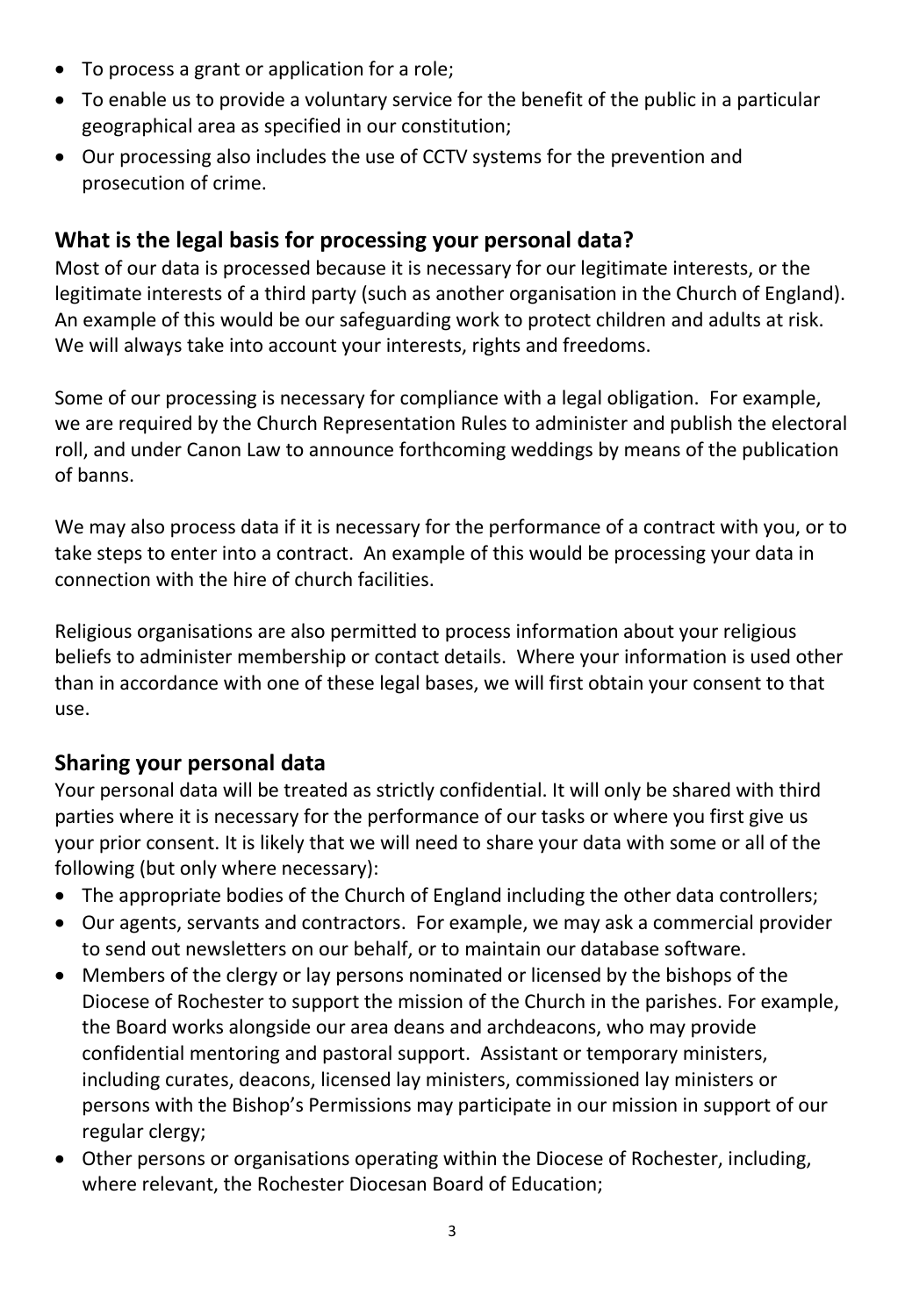• On occasion, other churches with which we are carrying out joint events or activities.

## **How long do we keep your personal data?**

We will keep some records permanently if we are legally required to do so. We may keep some other records for an extended period of time. For example, it is current best practice to keep financial records for a minimum period of 7 years to support HMRC audits. In general, we will endeavour to keep data only for as long as we need it. This means that we may delete it when it is no longer needed.

## **Your rights and your personal data**

You have the following rights with respect to your personal data. When exercising any of the rights listed below, in order to process your request, we may need to verify your identity for your security. In such cases we will need you to respond with proof of your identity before you can exercise these rights.

- 1. The right to access information we hold on you
	- At any point you can contact us to request the information we hold on you as well as why we have that information, who has access to the information and where we obtained the information from. Once we have received your request we will respond within one month.
	- There are no fees or charges for the first request but additional requests for the same data may be subject to an administrative fee.
- 2. The right to correct and update the information we hold on you
	- If the data we hold on you is out of date, incomplete or incorrect, you can inform us and your data will be updated.
- 3. The right to have your information erased
	- If you feel that we should no longer be using your data or that we are illegally using your data, you can request that we erase the data we hold.
	- When we receive your request we will confirm whether the data has been deleted or the reason why it cannot be deleted (for example because we need it for our legitimate interests or regulatory purpose(s)).
- 4. The right to object to processing of your data
	- You have the right to request that we stop processing your data. Upon receiving the request, we will contact you and let you know if we are able to comply or if we have legitimate grounds to continue to process your data. Even after you exercise your right to object, we may continue to hold your data to comply with your other rights or to bring or defend legal claims.
- 5. The right to data portability